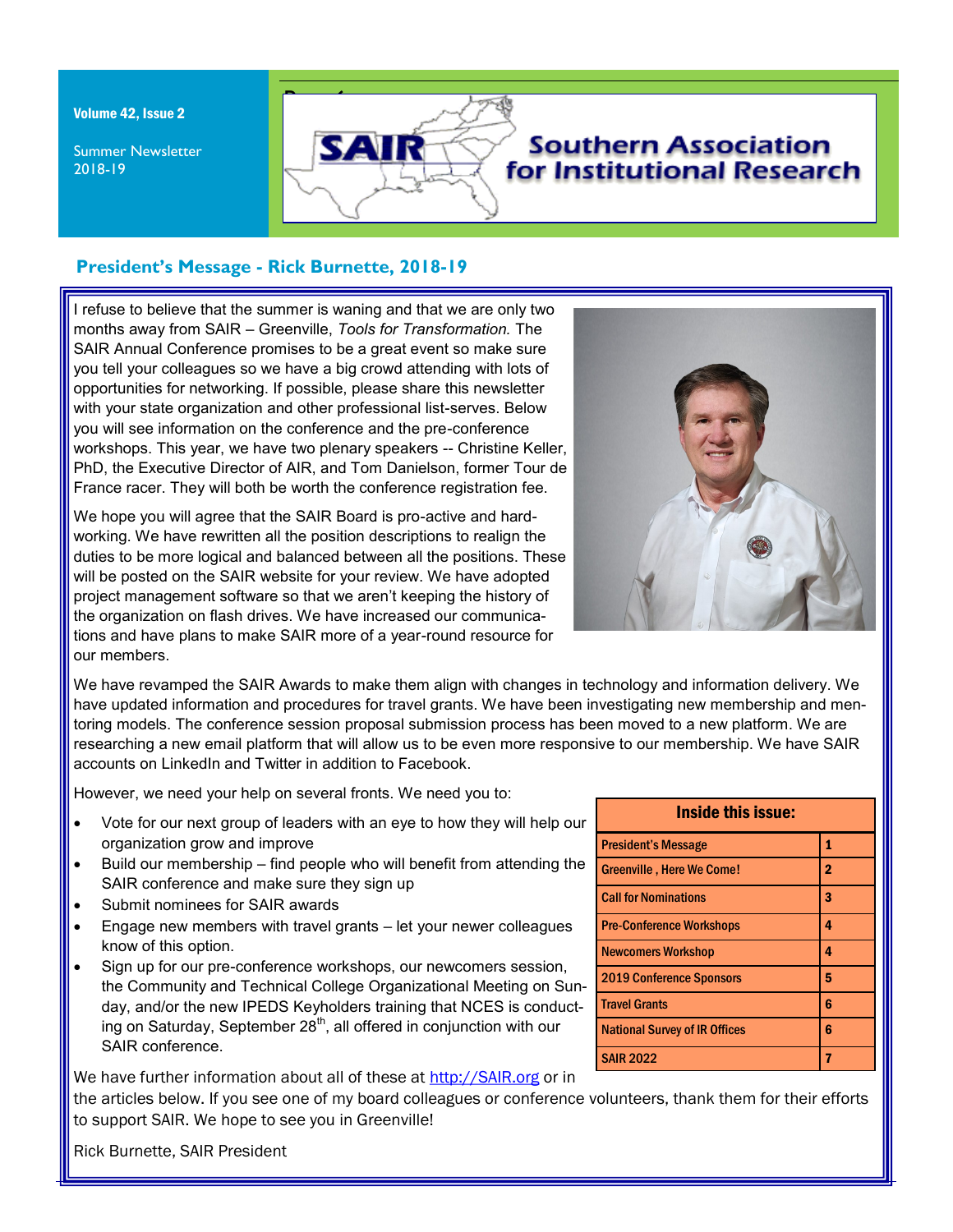# **SAIR**

SOUTHERN ASSOCIATION FOR INSTITUTIONAL RESEARCH [http://sair.org/about-sair/](http://www.sair.org)

#### **[President](http://www.sair.org)**

[Rick Burnette](http://www.sair.org) *[Florida State University, FL](http://www.sair.org)*

**[Vice President](http://www.sair.org)** [Rick Burnette](http://www.sair.org) *[Florida State University, FL](http://www.sair.org)*

#### **[Past President](http://www.sair.org)**

[Matthew Campbell](http://www.sair.org) *[Auburn University, AL](http://www.sair.org)*

#### **[Treasurer](http://www.sair.org)**

[Lynne Crosby](http://www.sair.org) *[Austin Peay State University,](http://www.sair.org)  [TN](http://www.sair.org)*

#### **[Secretary](http://www.sair.org)**

[Susan Campbell Lounsbury](http://www.sair.org) *[Southern Regional Education](http://www.sair.org)* 

*[Board, GA](http://www.sair.org)*

#### **[Members-at-Large](http://www.sair.org)**

[Barrie Fitzgerald,](http://www.sair.org) *[Valdosta State University, GA](http://www.sair.org)*

[Wendy Kallina](http://www.sair.org) *[Agnes Scott College, GA](http://www.sair.org)*

[Susannah Livingood](http://www.sair.org) *[University of Oklahoma, OK](http://www.sair.org)*

Laverne Macon-Jamison *Livingstone College, NC*

## **2019 Program Chair — Rick Burnette, 2018-19**

#### Greenville here we come!

SAIR will be bringing its *Tools for Transformation* theme to a city famous for its own transformation – Greenville, SC. The 46th Annual Conference of the Southern Association for Institutional Research will be from September 28<sup>th</sup> through October 1<sup>st</sup> at the Hyatt Regency Greenville. I hate to say I was pleasantly surprised when I visited Greenville, but I am not alone. It is consistently ranked as one of the top small city destinations. The hotel sits at the top of Main Street and is six blocks from the waterfalls on the Reedy River. It is an area where you can walk to most of your destinations including countless restaurants, shopping, cafés, alternative watering holes, museums, theaters, bowling, hiking trails, a comedy club, and the Shoeless Joe Jackson home site. Want more information? Our stellar Local Arrangements Committee will be communicating with you about weekend options and telling you about their favorite places. Chair Suzanne Klonis has a great team in David Eubanks, Donna Foster, Lauren Simer, Sara Gravitt, Ronnie Chrestman, Nancy James and Melissa Welborn. They will help you make the most of your stay and have been planning our Monday night social event at SIP. We reduced the price this year in hopes that we will have greater attendance. The event includes dinner and a casual rooftop environment that will include music, games, and a lounging area to simply sit and talk with friends. Please plan to attend. If you need more information about what you can do in Greenville, go to [https://](https://www.visitgreenvillesc.com/) [www.visitgreenvillesc.com/.](https://www.visitgreenvillesc.com/)

If you are a subscriber to the SAIR member list-serv, you have undoubtedly heard me talk about the preparation for our conference. Plan to arrive on Friday and take in one or more pre-conference workshops on Saturday and Sunday. Barrie Fitzgerald has done a great job of lining up an excellent list of workshops that will guide your transformation (see his update below). You could also plan to attend the NCES/IPEDS New Keyholder Workshop on Saturday. We will have dining parties on Saturday night where you can join other SAIR members for networking and socializing. All SAIR newcomers should plan to arrive early enough to attend the Saturday dining groups and then enroll in the Newcomers Workshop on Sunday. Sunday also features the meetings of the Southern University Group and the new Community and Technical Colleges Group organizational meeting. You can also enjoy the local sites like the Furman campus or enjoy a hike in the beautiful areas around Greenville or along the river on the weekend prior to our opening reception on Sunday.

Across four days, the SAIR conference offers in excess of 100 workshops and concurrent sessions in areas such as institutional research, accreditation, assessment, strategic planning, community and technical colleges, and technology. This year we have added an additional track on leadership and management that will allow aspiring mid-level and senior managers to address topics that are relevant for university and departmental leaders. We hope this track will add a new way to fuel your transformation. We also have sessions focused on system office employees that we combined with our planning track. We received several more session proposals than we have time slots. That has created a challenge for our track chairs and review teams to choose the best presentations. We appreciate the efforts of our track chairs: Lynn Williford, Alexandra (Alex) Anderson, Emily Campbell, James Hunt, Sandi Bramblett, Eric Atchison, and Marc Turner.

The conference will continue through midday Tuesday, October 1<sup>st</sup>. This year we have Christine Keller, Executive Director of AIR, as our Sunday night plenary speaker. She strongly believes that AIR is at a point of transformation so her message will tie in nicely with our *Tools for Transformation* theme. An extra benefit for attendees this year will be the addition of a second plenary speaker. Tom Danielson, a former professional cyclist and Tour de France stage winner, is excited to join us to share his own fourstep formula for transformation. He is an exceptional speaker who will wake us up with music and video at our Tuesday breakfast. Plan to be around long enough to hear him speak. He also plans to join us at the Monday evening social and dinner. There will be another 20 presentations after the Awards and Business Breakfast on Tuesday along with meetings of our state and affinity-based affiliated organizations. We appreciate you planning to stay through midday on Tuesday so as not to miss out.

As you can see, we have put a lot of effort into making this a memorable conference. Be sure to register and make your hotel reservations soon. We have already discussed overflow hotels as registrations are trending higher than in prior years. Let's make this a meaningful conference by engaging record numbers of attendees. Encourage attendance by colleagues in affiliated offices on your campus that can benefit from better understanding how new models of analytics, assessment, and planning can transform their campuses and their roles. Conference and registration information is available at [http://sair.org/](http://sair.org/conferences/sair-2019/) [conferences/sair-2019/.](http://sair.org/conferences/sair-2019/) We look forward to seeing you in Greenville.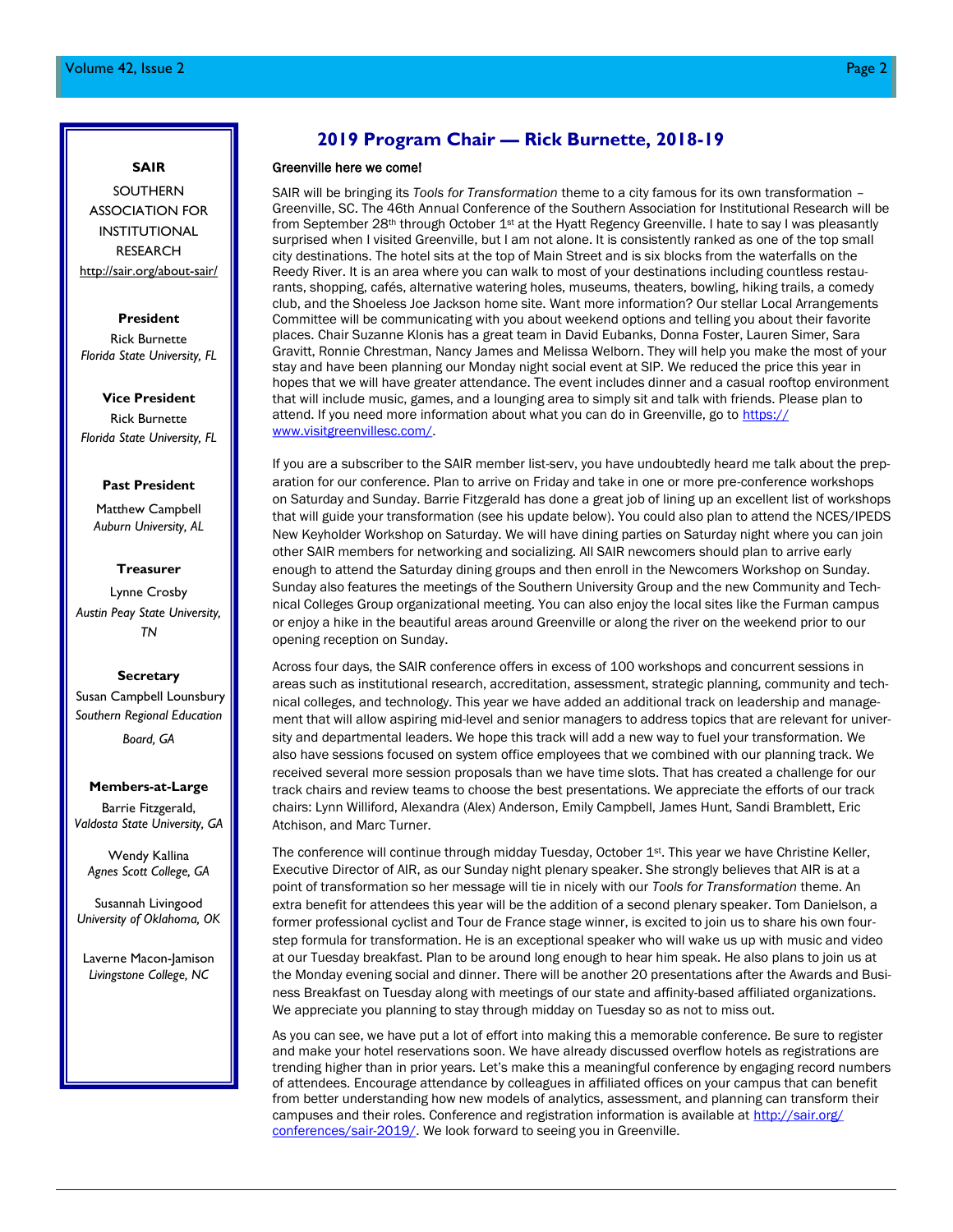## **Awards and Recognition - Susannah Livingood, Member-at-Large, 2018-20**

#### Call for Nominations for SAIR Awards due August 2, 2019

SAIR encourages you to nominate an outstanding member for consideration for the following awards:

#### **James Montgomery Outstanding Service Award**

This award is given to an individual who has made a significant contribution to SAIR over an extended period of time. Nominees must have been a SAIR member for over five years and cannot be a member of, or a candidate for, the Board of Directors during the year nominated. In addition, two of the following criteria must be met:

- Has been a member of the Board of Directors or a chair of a conference, or a presidentially appointed committee;
- Has been an officer of, or a recognized leader in, the establishment of a state or special interest group which has been associated with SAIR; and/or
- Has made a professional contribution to SAIR by being actively involved in a combination of the following: presented papers at the SAIR conference; organized, offered, or acted as a primary participant in workshops at the SAIR conference or workshops sponsored by an affiliated SAIR organization or group; contributed in some other specific significant way that has advanced the professionalism of SAIR.

#### **Distinguished Member Award**

Distinguished Membership may be awarded to members or former members who have made distinguished contributions to institutional research. This award is a meaningful recognition of significant effort in the field of institutional research. The award is for the lifetime of the individual. (Persons retiring from active service in institutional research may be recognized through the award of emeritus membership rather than Distinguished Membership). A member or former member nominated for Distinguished Membership should meet the following qualifications:

- Has been an active and contributing member of SAIR;
- Has contributed substantially to the field of institutional research over an extended period of time, either in practice of institutional research or in a supporting role (e.g., faculty, President); and/or
- Has influenced higher education policies and practices through work or research.

#### **Special Recognition Unsung Hero Award**

This award recognizes the ongoing contributions of a member of SAIR and the field of institutional research and planning in the broadest sense. This award honors individuals whose effort and initiative might not otherwise receive public recognition. The types of effort to be considered include management assignments, innovative projects or ideas, development of new initiatives, or other ongoing service to SAIR, other than as an elected officer. [For the purpose of this award, "officer" is defined as President, Secretary, or Treasurer.] Officers are excluded in order to encourage initiative in fields other than political office and to ensure that the award does not become an appreciation award for past presidents. All members of SAIR are eligible to receive the award with the following exceptions: a member who has previously won the award; officers of SAIR shall not be eligible for five years after leaving their last office.

#### **SAIR Awards Nomination Process:**

Send an email attachment in Microsoft Word format by **August 2, 2019** to Susannah Livingood at [slivingood@ou.edu.](mailto:slivingood@ou.edu) Please put "SAIR Award Nomination" in the subject line of the email. The attachment should include the following sections:

SAIR Award Name: (James Montgomery Outstanding Service Award, Distinguished Member Award, Special Recognition Unsung Hero Award)

Nominator information: name, current position, company/institutional affiliation, address, phone, and email Nominee information: name, current position, company/institutional affiliation, address, phone, and email Has this nomination been discussed with the nominee?: (Yes or No)

Provide a narrative summary of 1,000 words or less. The narrative should evaluate the nominee's accomplishments and a specific identification of the work to be recognized; explain why the nominee is being recommended for this award with regard to the stated purposes of the award; if the nominee has received another SAIR award within the last five years, specifically describe why this nomination is appropriate; if the nominee has received a previous SAIR award, describe why this award nomination does not cover the basis for a previous award; analyze patents if cited, and if the nominee is not the sole author of works, specify the contribution of the nominee.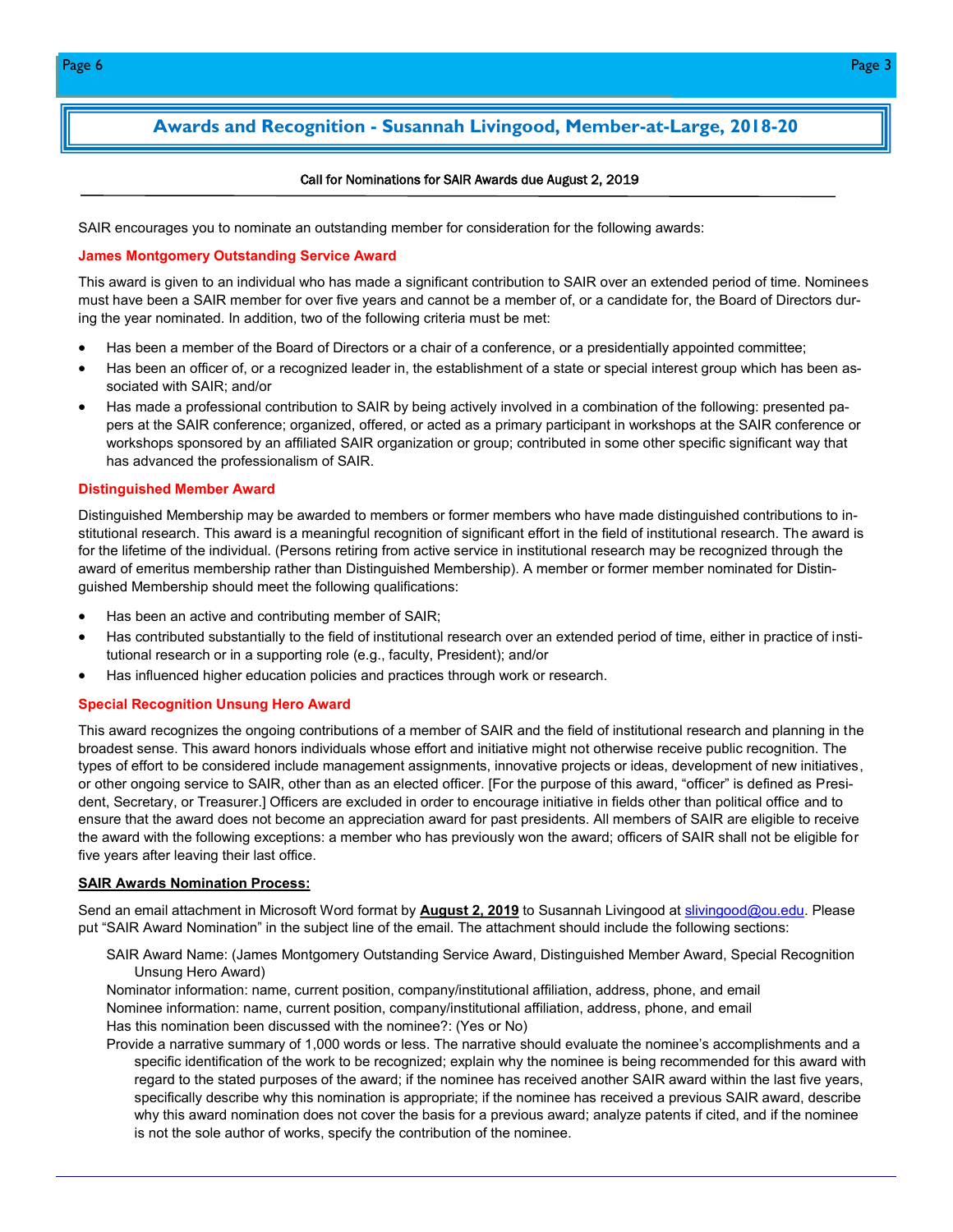### **Professional Development—Barrie Fitzgerald, Member-at-Large, 2018-20**

Hey guys and gals, I know we are all lining up at the starting gate to begin the mad rush of a new academic year, but I wanted to remind you that the SAIR conference is rapidly approaching. Speaking of SAIR, have you had a chance to take a look at the available pre-conference workshops? We are offering a wide variety of sessions that will provide you with the opportunity to learn from knowledgeable experts. In these sessions, presenters will provide you with valuable information and useful tips and tricks to develop your skills. Here are the topics that are going to be covered:

- Dashboards Development
- Data Visualization
- Institutional Effectiveness
- Management/Leadership
- Programming (R, Python, SQL, etc.)
- Statistics in Excel
- Strategic Planning
- Student Success Analyses

For more details, head over to the SAIR registration website. Pre-conference workshops will be held on Saturday, September 28<sup>th</sup> and Sunday, September 29<sup>th</sup>. Take a look at the schedule and figure out which workshop or workshops you would like to attend. Don't wait too long to register! Reserve your spot in a session today since workshops might fill up. You can find the workshop list at [https://bit.ly/2XUFTKB.](https://bit.ly/2XUFTKB) Click on the title to see a description of the workshop.

Until then, peace, love and see you in Greenville, SC!

Barrie D. Fitzgerald

**First SAIR Conference?** You won't want to miss the **Newcomers' Workshop** on Sun-

day, September 29th!

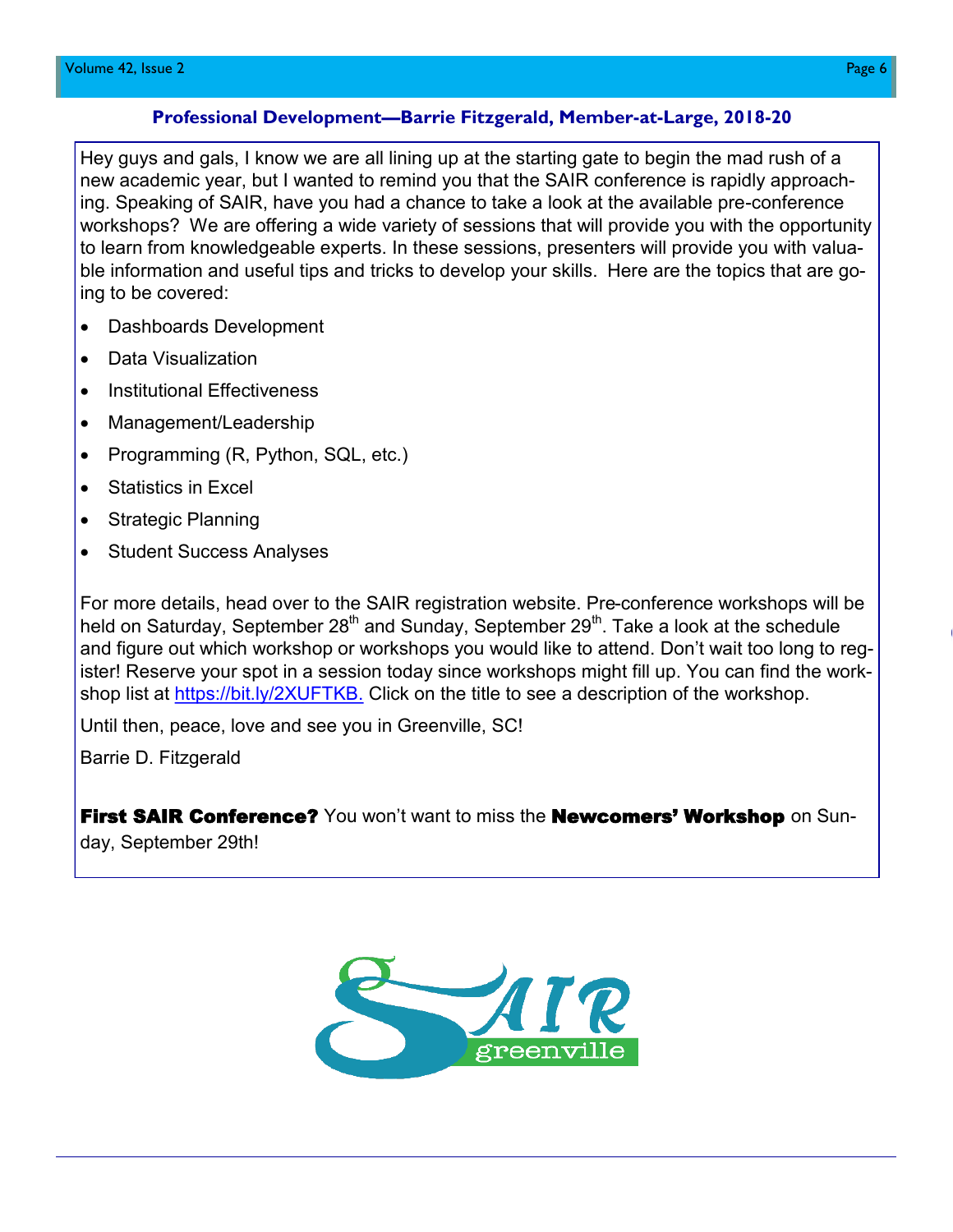## Vendor Relations – Laverne Macon-Jamison, Member-at-Large, 2017-19

As of this publication, the following companies have committed to serve as sponsors of our 2019 Annual Conference.

Please show your support and appreciation by visiting our Sponsors/Exhibitors during SAIR 2019! The Exhibit Hall will be located in the Regency Ballroom A & B of the Hyatt Regency Greenville. During the conference, plan your visit to the exhibit hall on Sunday afternoon or until 5:00 p.m. Monday evening to find out more about the products and services offered.

| ACAT/PACAT                            | <b>SAS</b>                  |
|---------------------------------------|-----------------------------|
| Campus Labs                           | Scantron                    |
| Concord U.S.A. (Xitracs)              | <b>SmartEvals</b>           |
| Evisions                              | <b>SREB</b>                 |
| <b>HEDS</b>                           | U.S. News Academic Insights |
| 13 Group                              | <b>WEAVE</b>                |
| <b>National Student Clearinghouse</b> |                             |

Becoming a sponsor or exhibitor is a wonderful way to connect with our community of professionals. If you don't see your favorite sponsor or exhibitor on the list, please reach out and encourage them to become one. There is still time! Please contact Laverne Macon-Jamison at Imacon@livingtone.edu or (704) 216-6247 to learn more about our sponsorship opportunities. You can also find a list of sponsors and exhibitors on the SAIR website at [http://sair.org/conferences/.](http://sair.org/conferences/sair-2019/)

Thank You<br>To Our Sponsors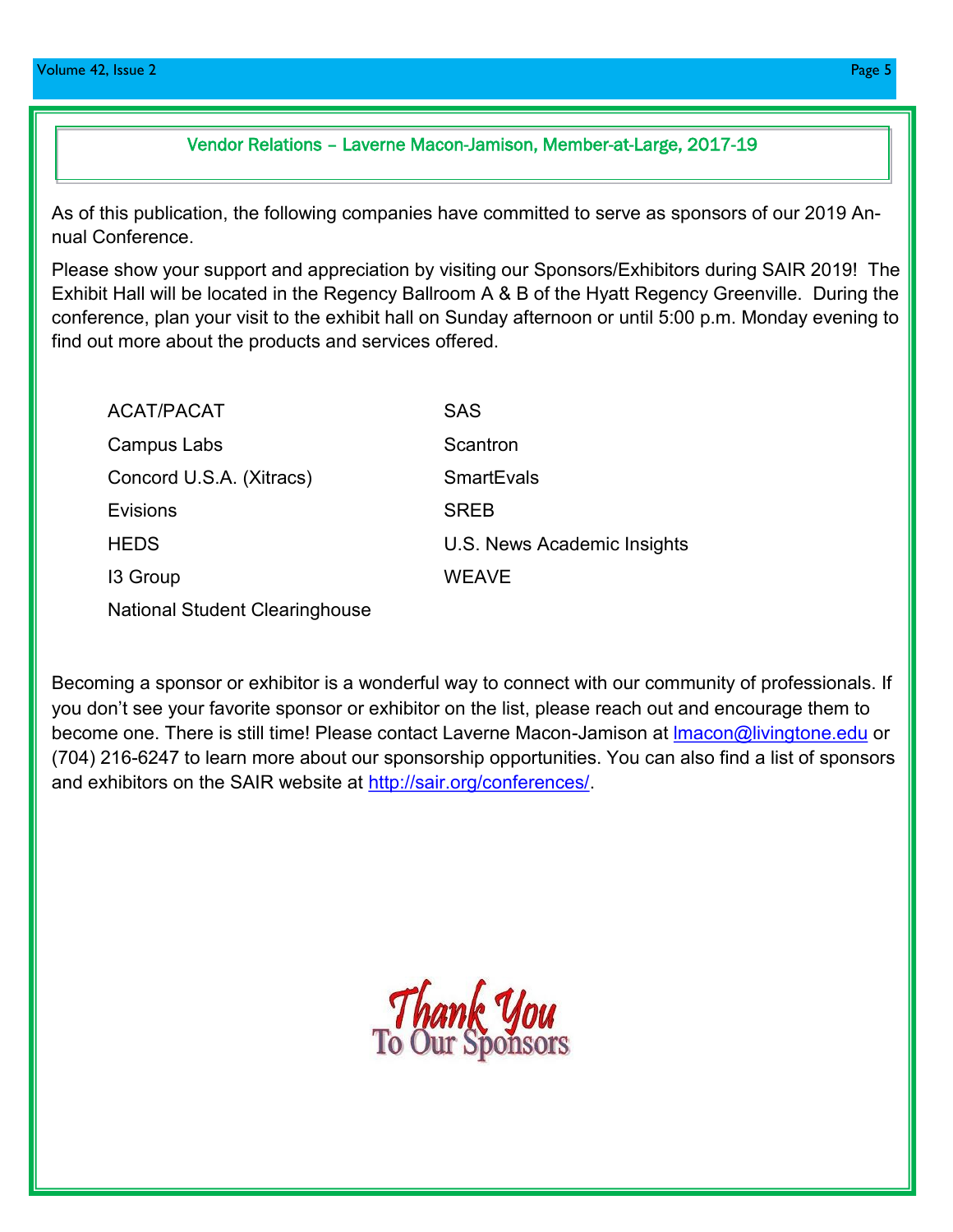

## **AIR National Survey of IR Offices - Susan Lounsbury, Secretary, 2018-20**

### **National Survey of IR Offices Deadline Extended**

The deadline to complete the National Survey of IR Offices is July 30, 2019. Take the survey now to ensure that your institution's data are included in the national report, available in fall 2019.

The National Survey was designed to empower offices by providing a tool for internal reporting and comparison to peer institutions. The reporting and benchmarking functions provide information to help you understand if your office is performing efficiently and effectively, and if your office is resourced adequately for the work that's expected of you. Completing the survey allows you to leverage benchmarking data by putting the right information into the hands of the right people to initiate and sustain improvement. To learn more, visit the **[AIR National Survey page](https://www.airweb.org/collaborate-learn/research-initiatives/national-survey-of-ir-offices-benchmarking-tool)** or email **[NSIRO@airweb.org](mailto:NSIRO@airweb.org)**.